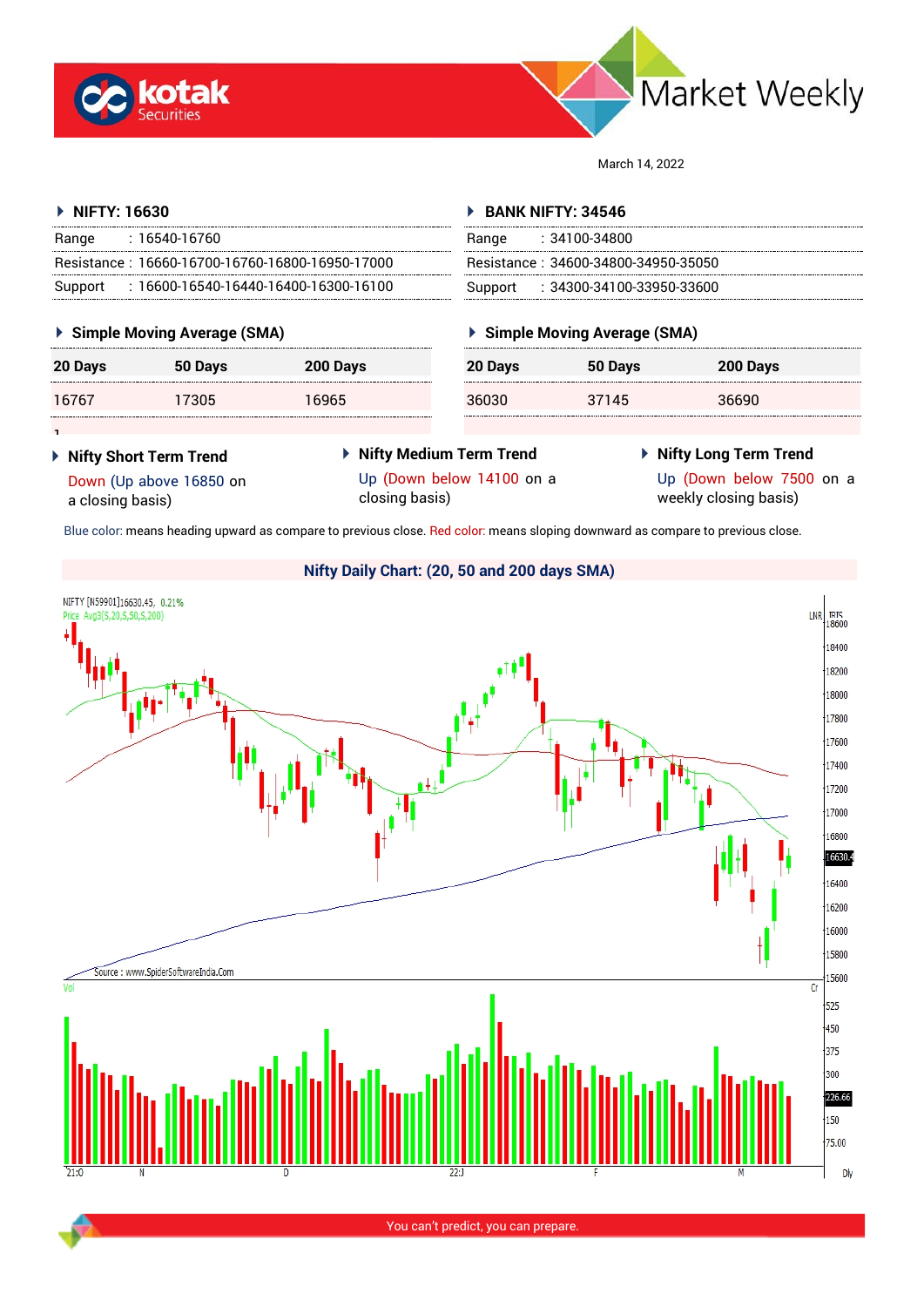#### **Market Analysis**

**Nifty/Sensex Weekly View:** Rising Covid19 cases and further regulatory pressure on tech companies in China have pulled down Hong Kong's index. Also, in the Fed's meeting on Wednesday, voting will be done on increasing the base interest rate and by how much, this will also bring choppiness to the market. The market will bounce back if the Ukraine crisis de-escalates but it could fall further if it worsens.

There was a tremendous jump in the market in the last week. Nifty/Sensex recovered around 1100/4000 points from weekly lows. Last Monday the market opened with a gap down and finally after a panic fall it took support near 15700/52500 and rebounded sharply. Among sectors, almost all major sectoral indices rebounded sharply from weekly lows, but media and pharma were the biggest gainers. Nifty Media index rose 6.75 per cent and the Nifty Pharma index rose 6.27 per cent. Technically the market made a sharp rebound from the 15700/52500 level. It also formed a long bullish candle on the weekly chart, which is largely positive. However, the main concern is that Nifty is still trading below the 20-day SMA and remains lower on the daily chart. We are of the view that the index completed a phase of a pullback rally, with the market texture suggesting a strong possibility of range-bound activity in the near future.

For traders, 16400/55000 and 16300/54700 will be key support areas and the 20 days SMA or 16800/55800 will act as an immediate barrier for the bulls. Above 16800/55800, then the chances of hitting 17000/59200 or 200 days SMA would turn bright. We expect the formation of an uptrend to continue till Nifty/Sensex breaks below 16300/54700.

### **RATING SCALE (PRIVATE CLIENT GROUP)**

| <b>BUY</b>      | $-$ A condition that indicates a good time to buy a stock. The exact circumstances of the signal will be determined by the indicator that an<br>analyst is using. |
|-----------------|-------------------------------------------------------------------------------------------------------------------------------------------------------------------|
| <b>SELL</b>     | - A condition that indicates a good time to sell a stock. The exact circumstances of the signal will be determined by the indicator that an<br>analyst is using.  |
| Stop Loss Order | An instruction to the broker to buy or sell stock when it trades beyond a specified price. They serve to either protect your profits or<br>limit your losses.     |

# **FUNDAMENTAL RESEARCH TEAM (PRIVATE CLIENT GROUP)**

Head of Research **Auto & Auto Ancillary** Transportation, Paints, FMCG Banking & Finance shrikant.chouhan@kotak.com arun.agarwal@kotak.com [agarwal.amit@kotak.com](mailto:agarwal.amit@kotak.com) hemali.dhame@kotak.com +91 22 6218 5408 +91 22 6218 6443 +91 22 6218 6439 +91 22 6218 6433

Metals & Mining, Midcap Pharmaceuticals Research Associate Support Executive jatin.damania@kotak.com [purvi.shah@kotak.com](mailto:purvi.shah@kotak.com) rini.mehta@kotak.com [k.kathirvelu@kotak.com](mailto:k.kathirvelu@kotak.com) +91 22 6218 6440 +91 22 6218 6432 +91 80801 97299 +91 22 6218 6427

**Sumit Pokharna** Pankaj Kumar Oil and Gas, Information Tech Midcap<br>sumit pokharna@kotak.com pankair kumar@kotak.com sumit.pokharna@kotak.com +91 22 6218 6438 +91 22 6218 6434

**Jatin Damania Purvi Shah Rini Mehta K. Kathirvelu**

**Shrikant Chouhan Arun Agarwal Amit Agarwal, CFA Hemali Dhame**

## **TECHNICAL RESEARCH TEAM (PRIVATE CLIENT GROUP)**

**Shrikant Chouhan Amol Athawale Sayed Haider** [shrikant.chouhan@kotak.com](mailto:shrikant.chouhan@kotak.com) [amol.athawale@kotak.com](mailto:amol.athawale@kotak.com) Research Associate +91 22 6218 5408 +91 20 6620 3350 [sayed.haider@kotak.com](mailto:sayed.haider@kotak.com)

+91 22 62185498

## **DERIVATIVES RESEARCH TEAM (PRIVATE CLIENT GROUP)**

+91 79 6607 2231 +91 22 6218 5497 +91 33 6615 6273

**Sahaj Agrawal Prashanth Lalu Prasenjit Biswas, CMT, CFTe** [sahaj.agrawal@kotak.com](mailto:sahaj.agrawal@kotak.com) [prashanth.lalu@kotak.com](mailto:prashanth.lalu@kotak.com) [prasenjit.biswas@kotak.com](mailto:prasenjit.biswas@kotak.com)